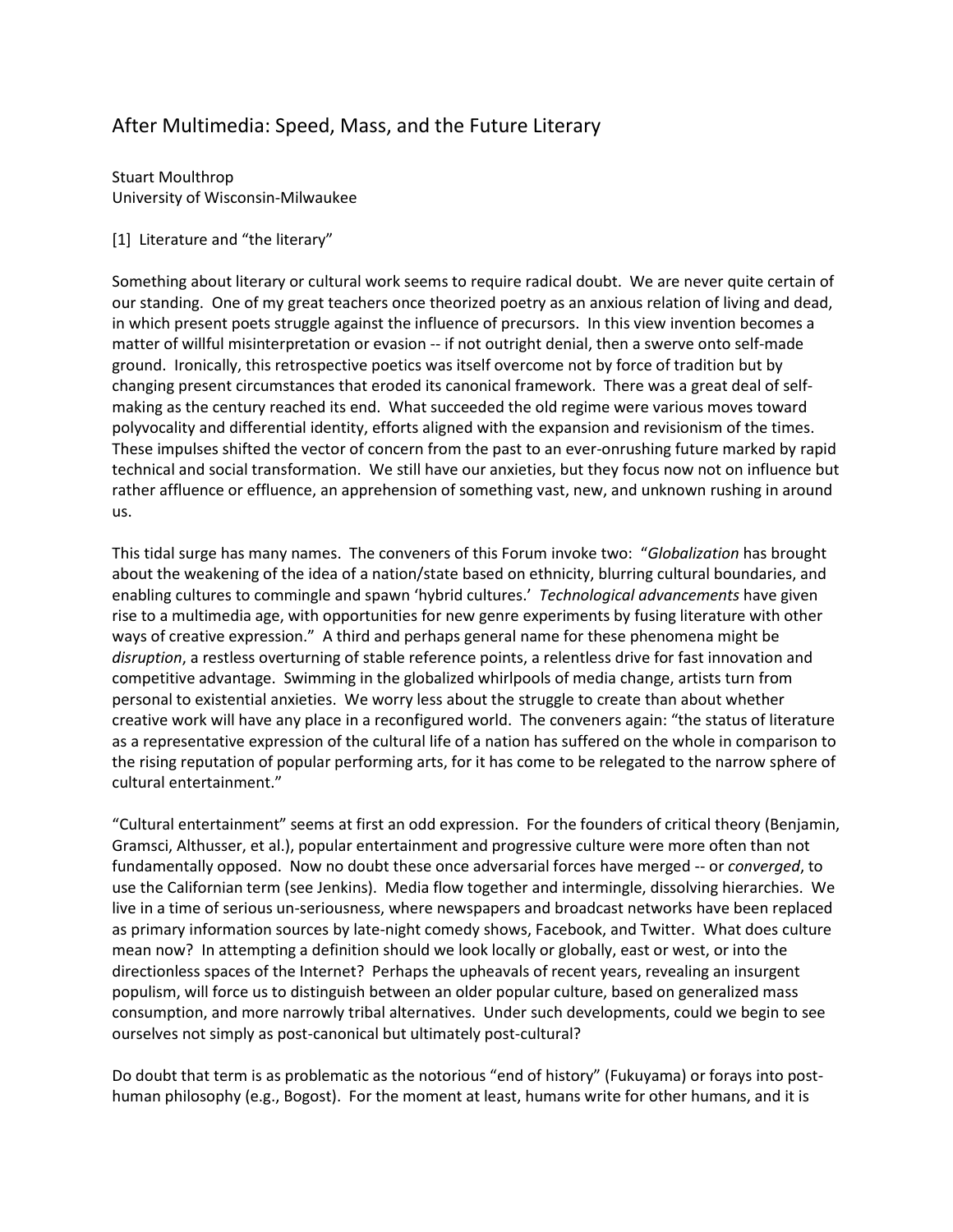impossible to imagine ourselves anything but culture-making animals. It is probably pointless to invoke an end of culture; though there is always the possibility of an end that is not terminal – a limit or inflection point where one regime flows into another. Something along these lines has been proposed for literature. In the first decade of the new century, two leading critics, Alan Liu and N. Katherine Hayles, independently speculated on an alternative they called "the literary," or as Liu occasionally says, "the future literary" (8) . For Hayles this is a "broader category" grounded both in critical politics and technical change. The term encompasses:

creative artworks that interrogate the histories, contexts, and productions of literature, including as well the verbal art of literature proper. The significance of designating "the literary" as central to literary studies is beyond the scope of my discussion here. Nevertheless, even a casual acquaintance with major movements in the literary studies in the last half-century will immediately confirm that the discipline, in embracing cultural studies, post-colonial studies, and many other fields, has been moving toward the broader category of "the literary" for some time. Now, at the dawn of the twenty-first century, we are poised to extend the interrogations of the literary into the digital domain. (4–5)

"The literary" is meant as an enlarged scheme for verbal art that escapes or eschews the conventional printed page, with instances including graphic novels, performed and spoken poetry, various types of "cybertext" (Aarseth), net art, and media forms yet to come. The term attempts a positive compromise between tradition and innovation, an enlargement of boundaries meant to maintain the relevance of critical study. This is an overwhelmingly positive development and a great step forward, but it still leaves a trace of anxiety. If nothing else, the term seems grammatically off-balance, pressing an adjectival phrase into service as a noun. For some, "the literary" may imply a verbal phantom limb, inviting a troubling question: the literary *what?*

No doubt we should simply take this uncertainty as intended, a necessary challenge. What can we say if we fill in the implied nominative blank -- the literary what indeed? The great advantage of omission or ellipsis is flexibility. Withholding specification allows for multiple solutions. One of these strategies, as the title of this session indicates, is the poetics of "multimedia," of which some of the best examples come from this very city: the Flash compositions of Young-hae Chang Heavy Industries.

## [2] Speed

An inquiry into the *what* of any future literary might well begin with their celebrated work, *Dakota* (Chang and Voge). Like most examples of digital art, *Dakota* resists easy summary or encapsulation. As Johanna Drucker says of digital writing generally, we can expect it to be as much event as entity: something we need to experience in specific circumstances and a particular span of time (29). However, that experience may have distinguishable components. In Dakota, one of these is a 1,021-word narrative poem that opens with a boozy road trip in the U.S. state of South Dakota, ranges through various imaginary spaces in which Elvis Presley, Marilyn Monroe, and the jazz great Art Blakey make appearances, and comes to rest in turn-of-the-century Seoul. However, this representation of the work is seriously problematic, because it completely neglects its non-verbal aspects.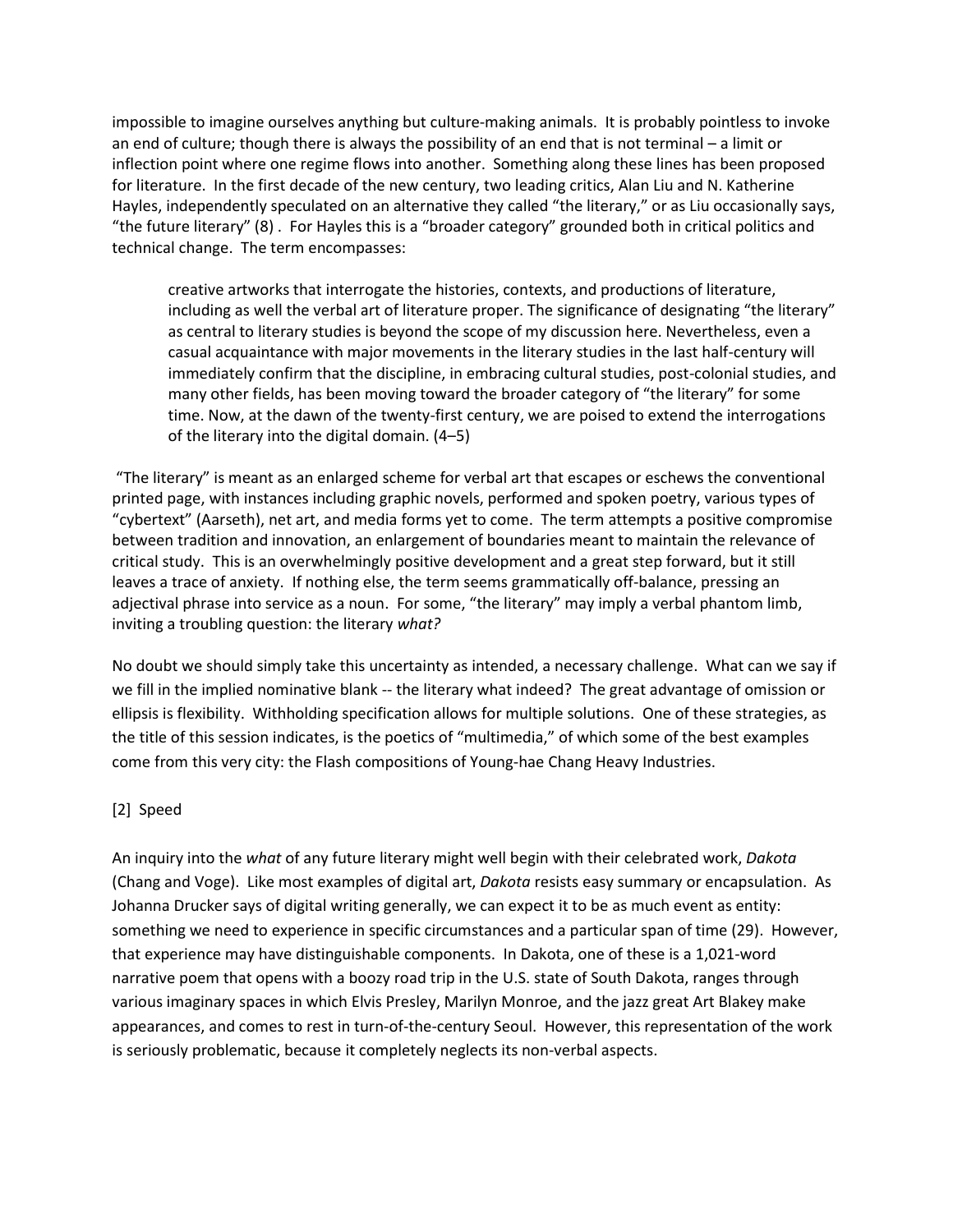*Dakota* is notoriously hard to capture on printed pages because it is a kinetic, time-based product, constructed with the multimedia tool Adobe Flash and designed for access through a Web browser. Like a film, its reception is intended not for unconstrained access but for a specific performance or runtime. Indeed, the work flaunts this cinematic signature by beginning with a numerical countdown, as if its contents consisted of frames on a reel instead of bytes in a digital record. As the work plays out, the words of its underlying poem appear only in fleeting, self-displacing bursts. They are available to critical readers in totality only because some unsung friend of literature painstakingly captured them, probably as a very large series of screenshots, and collated the results. In their intended state, the frenetic dance of verbal content is coordinated with Art Blakey's virtuosic drum performance, "Tobi Ilu." In other words, *Dakota* has as much in common with music video as confessional poetry.

As a multiply-mediated hybrid, *Dakota* invites various strategies of interpretation. Though clearly aware of the work's cinematic dimension, Jessica Pressman emphasizes its literary heritage, pursuing a claim by the authors (perhaps somewhat playful) that the work represents a "close reading" of Ezra Pound's early *Cantos* (Pressman). David Ciccoricco, while sensitive to the literary possibilities of *Dakota* and other works by Chang and Voge, places greater weight on media effects: "The radical model of reading and viewing prompted by [the works of Young-hae Chang Heavy Industries] makes us acutely aware of the function and limitation of our own perceptual apparatus and, in turn, unsettles what we regard to be literary and imaginative experience" (73). Both Pressman and Ciccoricco regard *Dakota* and its siblings as enlighteningly difficult works, Pressman tracing this quality to the modernist aesthetic of form-breaking, Ciccoricco to cognitive experimentation. As these critics explain it, the work seems deeply ironic. Its self-performance is exquisitely synchronized with Blakey's drumming, yet this carefully crafted effect ultimately disrupts our textual or literary expectations. Medium and message converge orthogonally: form serves dysfunction. As Pressman notes: "*Dakota* enacts this constitutive fact of digital information; it refuses to remain still onscreen, provoking an awareness of the effects its flickering or flashing has on the way we read" (305).

Digital words (or data) will not be still, and their embrace of the kinetic or kinematic introduces the relatively novel variable of speed to literary experience. Invested as it is in percussive synchronization, *Dakota* flirts with perceptual speed limits but generally produces a safe ride. Most readers will be able to see every word of the presentation, however briefly. However, variables are by definition changeable, so later works of digital poetry can and do break that speed limit. William Poundstone's 2009 Flash work, *Project for Tachistoscope (Bottomless Pit)*, discards even marginal legibility. A tachistoscope is a scientific instrument used to investigate visual perception by presenting an image for extremely brief intervals, far smaller than the 1/24 of a second used in traditional cinema. By the end of the first decade of the new century, advances in hardware and software permitted multimedia artists to emulate such devices. When a fully realized scripting language was introduced to Flash (an innovation not available for *Dakota*), artists could calibrate effects in milliseconds. As Pressman, Mark Marino, and Jeremy Douglass explain in their study of *Project for Tachistoscope*, Poundstone explores well beyond the range of conventional, screen-based verbal presentation, designing some of his words to appear below the threshold of awareness.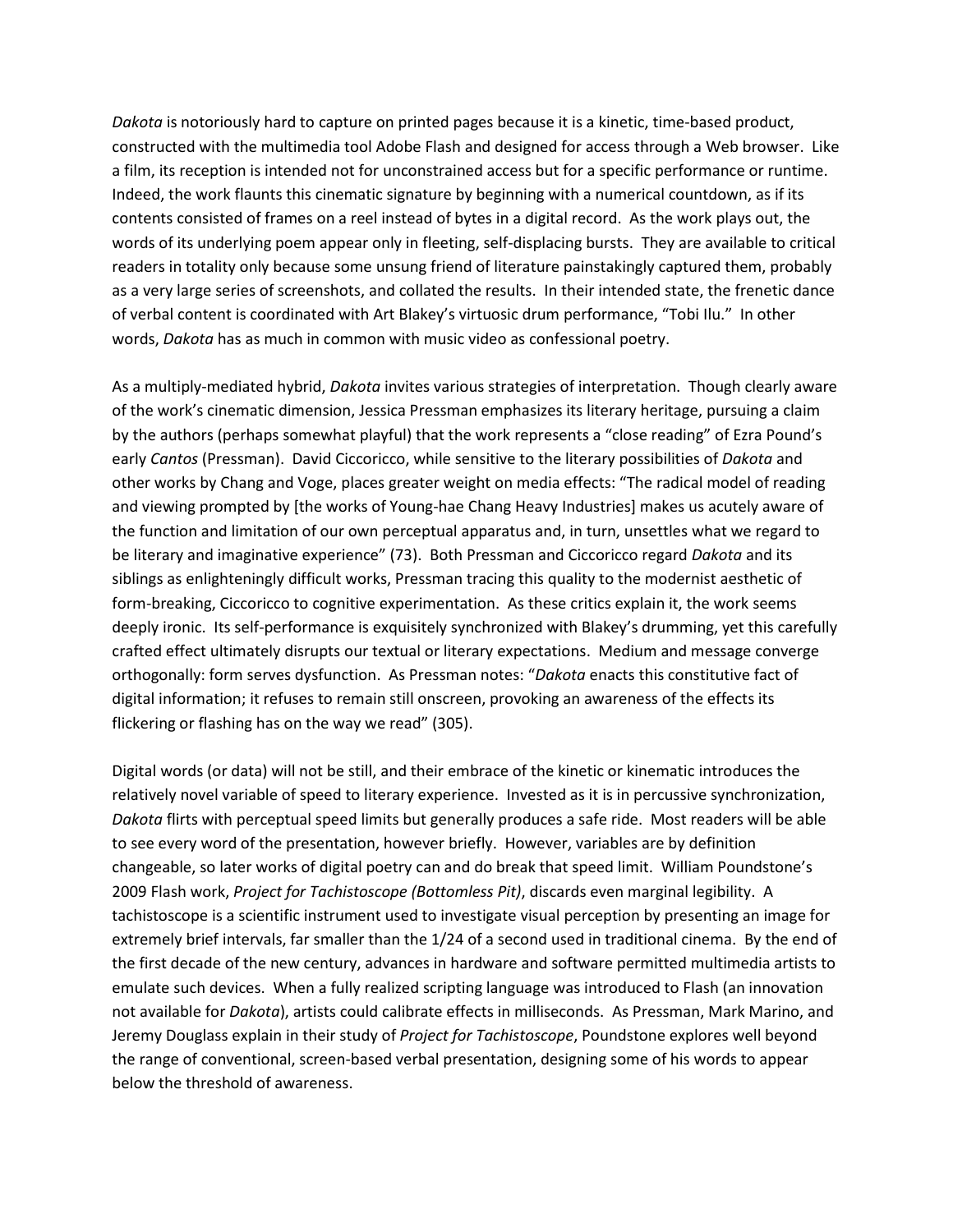Why, one might ask, would anyone do such a thing? Can a work of more-or-less-invisible writing be included in even the most rarefied definition of "the literary?" If we confine ourselves to the framework of "multimedia," perhaps it cannot. That term implicitly assumes that the goal of art is still to communicate some *content* through an essentially secondary if not "transparent" technical system (see Murray). Even though multiply overlaid, media still pass intelligible messages. However, as Kenneth Goldsmith has argued, literature seems to have moved on these days "from content to context" (Goldsmith, 123). *Context* has many dimensions: social, economic, political, and these days also technical. Poundstone's acceleration beyond the speed of perception takes us into this last dimension, interrogating both the workings of the reading machine and, as Pressman and company show, the nature of the software that controls it. His tachistoscopic words become available for conscious inspection when the investigators examine the underlying code.

Poundstone's acceleration invites us to consider speed in non-human terms, as a matter of machinic operation. Computers are immensely fast adding machines. Our use of them has cultural impact because we can harness this calculating capacity for signifying processes, from alphanumeric display to the rendering of simulated environments. In fact, computational speed may not be harnessed not simply for presentation but ultimately for composition, as we will shortly see. From the speed or rhythms of multimedia, we turn to something different: the distillation of speed into mass.

#### [3] Mass

Commenting recently on the "subject of electronic literature," the critic Sandy Baldwin confronts the consequences of this change. In early days, when we were largely concerned with self-contained projects like *Dakota*, digital writing could be considered in more or less isolated cases, novelties and experiments. The tools were new: Adobe Flash was about five years old when Chang and Voge produced *Dakota*. In the decade and a half that followed, digital encoding and circulation have become the norm for writing. In the place of Flash movies and self-contained hypertexts, we now deal with productions in dynamic and social media. Through platforms like Twitter and Instagram, a vast swath of humanity have become engaged with fragmentary, disruptive composition. "Cultural entertainment" finds itself immersed in a greatly enlarged context. Long past the experimental stage, electronic writing has become a mass and massive phenomenon. Baldwin declares:

You do not read writing; you cannot take in the mass of texts in the world. You cannot take it. The writings exceed you, they overwhelm you, and they bury you. You might write this text, or write that text, but you know nothing of writing, nothing of writing itself. No, our entire species is devoted to producing greater and greater explosive spasms of overwhelming printed matter. Is this not the network? Is this not the web? Not texts, not writing to be read, but writing as massed marked detritus. (18)

Here is anxiety of effluence at its most intense. While it is possible to question the novelty of Baldwin's complaint – no doubt some ancient Sumerian railed against the bewildering proliferation of clay tablets - - we may also need to invoke Kevin Kelly's concept of the "technological ratchet," a change in the way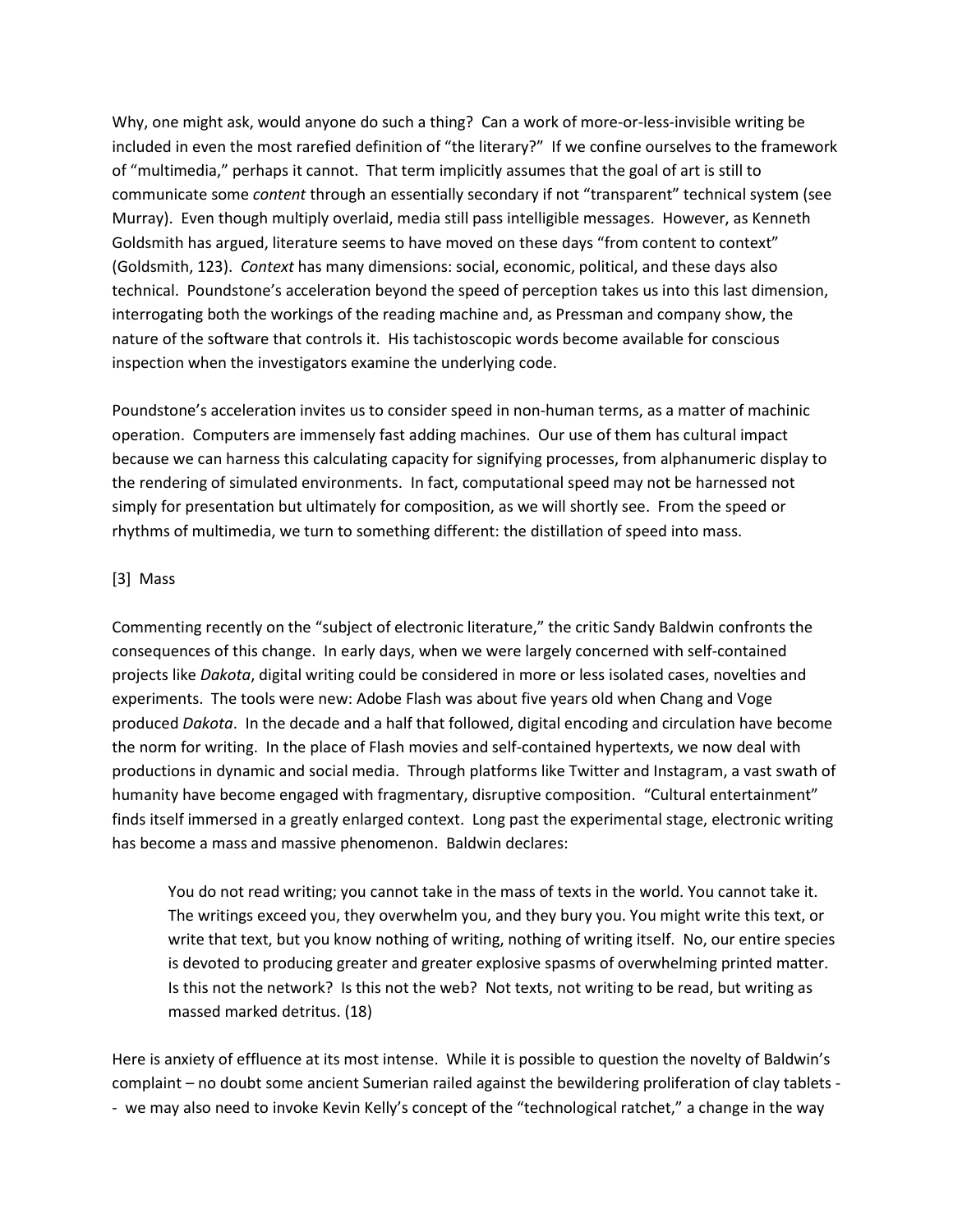of doing things that translates cyclical phenomena into a new space of possibility (74-75). People still spoke aloud and played music on the radio, just as they had in parlors and concert halls, but with the new technology they began to reach national and global audiences. Context matters. No doubt writing *en masse* as always defied comprehension, but the mass effect of writing on today's digital networks suggests a phase transition. To understand the full import of this change, we need to pay particular attention to the final phrase of Baldwin's indictment: "massed marked detritus." Both adjectives are important, and as we will see, they are also deeply related. The *marking* of digital writing may matter every bit as much as the mass.

If *Dakota* epitomizes a moment of hybrid possibility, we may set against it a second literary production in order to define the next phase. This is *Issue 1*, Stephen McLaughlin and Jim Carpenter's audacious intervention in contemporary poetry (McLaughlin and Carpenter). The work is an electronic book, distributed in Portable Document Format over the Internet in the fall of 2008, consisting of 3,164 freeverse poems, each attributed to an actual poet, living or dead. On first presentation *Issue 1* appears to be an enormously comprehensive anthology, though that appearance is deceptive. Nonetheless, at any given point of entry the work seems quite traditional. Here is one of the selections:

#### **Scarlet words and mangy litanies**

There is time for the surprised nature They pause beyond the plans of the warmth Out of their unsteady hand they dreams of someone, hearing, and out of their vein nature coming They are Whenever in late autumn they disrupt me Since they interrupt me in the morning Until they interrupt me Because they disrupt me Those are black Those are horned That which known to a mangy gourd bitterly comes, is unsteady and scarlet

#### Donna Kuhn

In form this would appear to be a lyrical or meditative poem. It has short lines of variable length, an apparently significant pattern of indentation, and what seems to be an attribution to the poet and art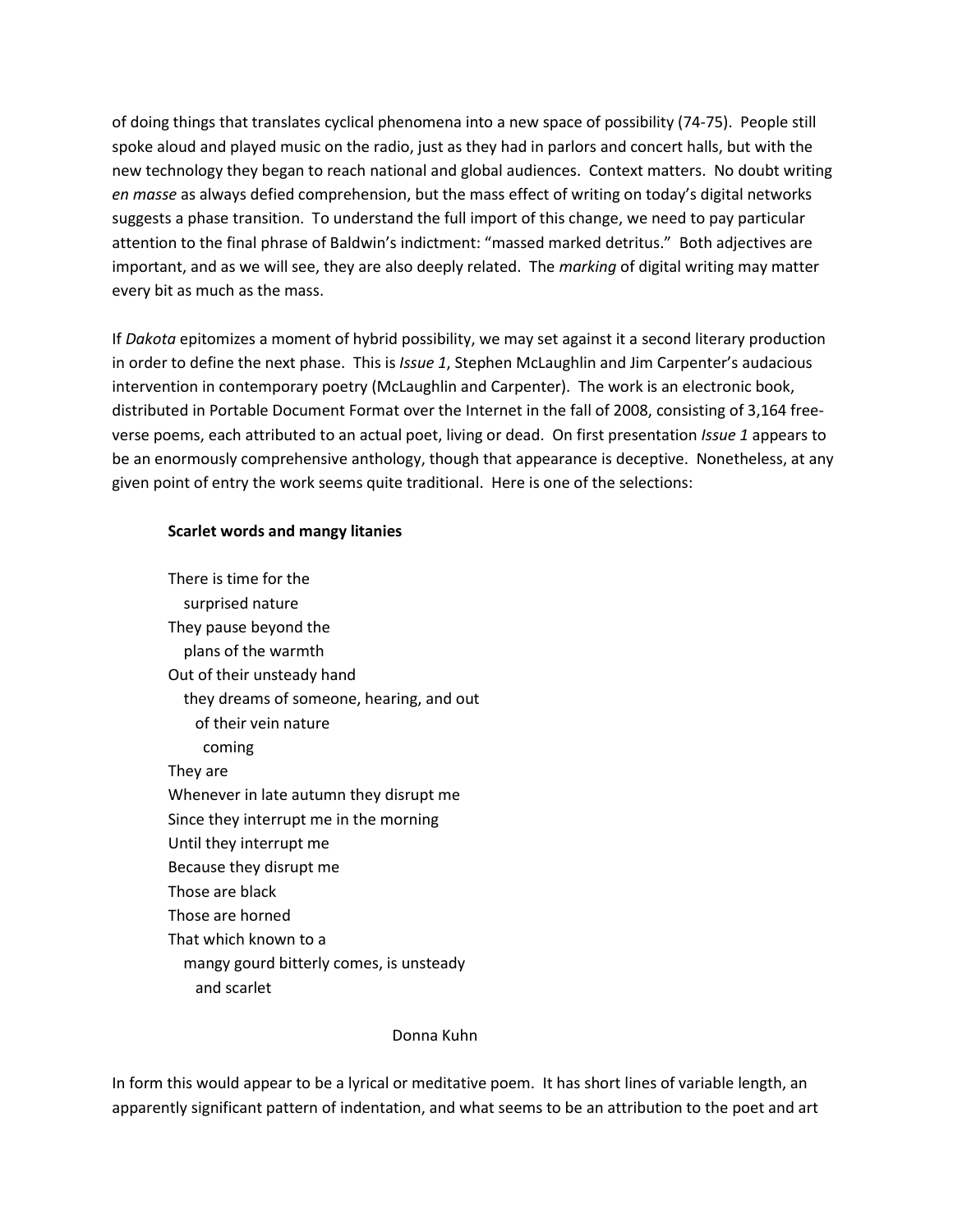critic Donna Kuhn. Given a poem, we might proceed to interpret. Attention could be given to the text's loose anchoring in a string of rootless pronouns, an undefined series of *they* and *those*. We might pause on the curiously symmetrical cluster of repetitions: "disrupt… interrupt… interrupt… disrupt," in lines 10- 13. We could wonder about the phrase "they dreams" in line 6. Is it a deliberate solecism meant to destabilize readerly comfort, or a typographic error suggesting editorial slackness? In sum, we might describe "Scarlet words and mangy litanies" as a poem of un-knowing or resolute mysteriousness, made from a language artfully disrupted. In writing this gloss I am suddenly an undergraduate English major again – though arguably even more foolish now, because this interpretation is practically worthless. I have assumed that "Scarlet words and mangy litanies" was written by a human being. It was not, at least not in the ordinary way – and the woman apparently named as author was not involved.

Like every other item in *Issue 1*, this text makes use of a linguistic trick. The final line of the composition is not "and scarlet," but "Donna Kuhn." What looks like a traditional author attribution is in fact part of the literary creation, not paratextual but within the body of the pseudo-poem. The name is an impudent apostrophe – literally a shameless, unsolicited invocation – and it is one of many in this project. *Issue 1* is a grand prank. The 3,164 poems were not composed by the people whose names appear in their final lines, but by a computer program, a notably good free-verse generator. In this respect *Issue 1* reflects both of Baldwin's critical terms. It is massive, certainly, harnessing the speed of computation to produce thousands of poem-like compositions in a convenient span of time; but it is also crucially *marked*, in this case with false attributions, inviting controversy.

Kenneth Goldsmith, advocating for a poetics of appropriation and iconoclasm, finds much to like about McLaughlin and Carpenter's project:

With one gesture, [the supposed anthologists] had swapped the focus *from content to context*, showing us what it might mean to be a poet in the digital age. Being a poet in any age – digital or analog – places one's practice outside normative economies, theoretically enabling the genre to take risks that more lucrative ventures wouldn't. Just as we've seen some of the most adventurous linguistic experimentation in the past century in poetry, its [sic] now poised to do the same when it comes to notions of authorship, publishing, and distribution as proved by the *Issue 1*'s provocations. (123)

Others have been less favorably disposed. Goldsmith reports that Ron Silliman, who is among the authors invoked, accused McLaughlin and Carpenter of "anarcho-flarf vandalism" and hinted darkly about legal action (122). The displacement of content by context can be painful, especially when the act reveals how attributions connect to brand names or trademarks. No one likes being reminded of his trade when his business is threatened with disruption*.*

For the less traditional, there might still be room for engagement. If we are generously minded, we might share something of Goldsmith's admiration for the stunt. It is possible to read in its iterated apostrophes at least a hint of homage: *Dear Donna Kuhn, this poem's for you.* Content aside, if one's inner English major can find no purchase on the verses, one's outward digital-humanist would love to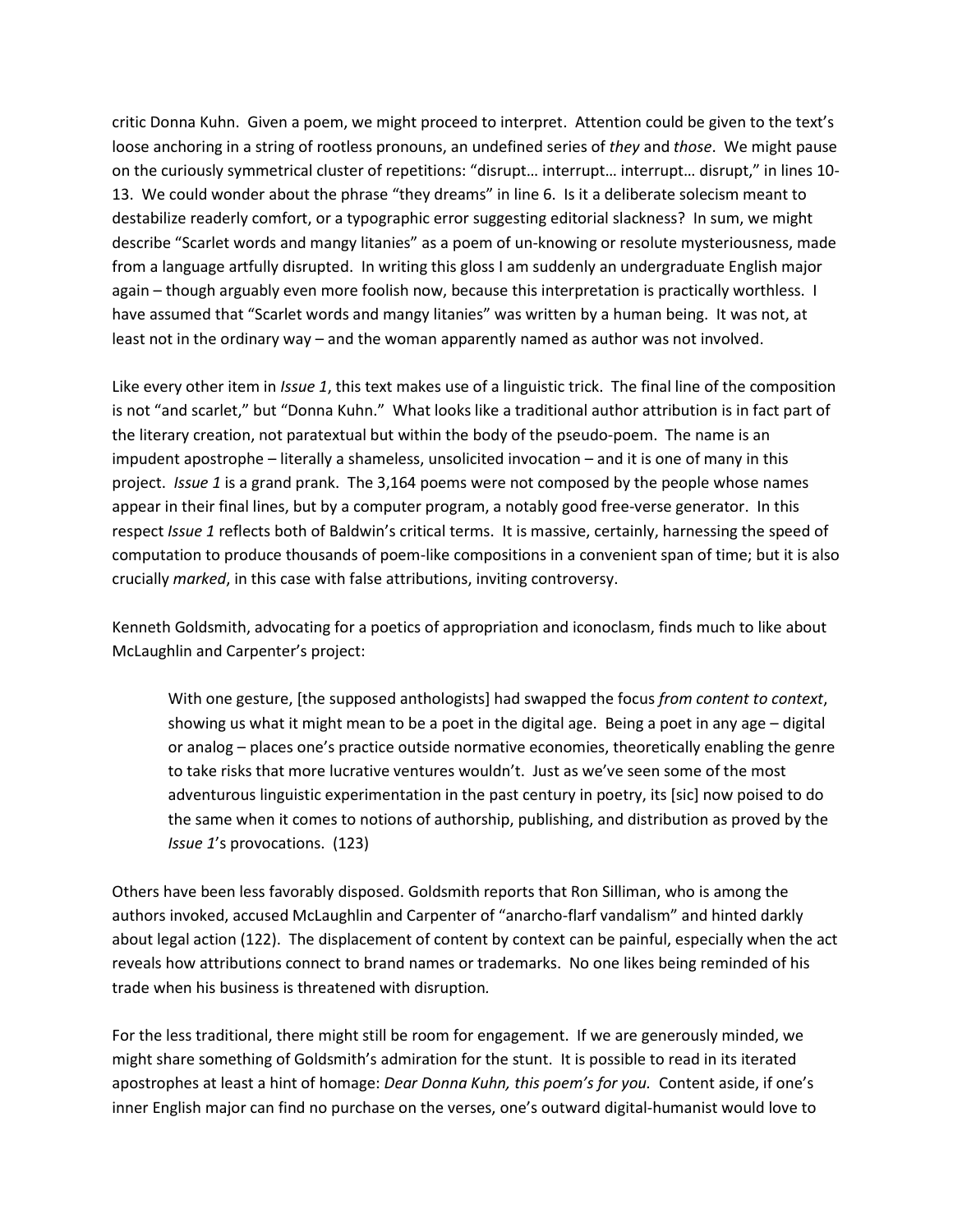crawl the originating code. Algorithm is the latest object of critical desire. How was the apparently coherent vocabulary of the poem selected, from what underlying set? Where did that ABBA pattern in lines 10-13 come from? Does the generator have even a rudimentary model of poetic language, and if so, what?

To engage in these ways, however, risks setting aside *Issue 1*'s "provocations," its challenges to publishing, distribution, and especially authorship. Clever code is a thing of beauty, but *Issue 1* is not purely aesthetic. McLaughlin and Carpenter's prank is more than an exercise in conversion of computational speed to verbal mass. That mass implies (or unleashes) a measure of polemical energy: the work is also a weapon of class disruption. Intentionally or not, it strongly suggests Foucault's "author-function" can now be automated (Foucault). Again we are confronted with an almost sublime irony, as form serves disruption. Perversely hyperabundant, *Issue 1* is at the same time an emptyingout. It is hard to see how to proceed from its foundation. While there certainly could be an *Issue 2* – algorithms are inherently repeatable – what would be the point? The conceptual slap has landed and no other is required. Unlike industrial production, poetry seems unlikely to survive automation even in the short run. *Issue 1* might as well be *Issue Ω*.

What does one say after the last word? For some, this "massed marked" farewell and others like it may induce a desire for separation. Concerned about the impact of social media, software moguls in the San Francisco Bay area have begun to refer to smart phones as "WMDs" -- *wireless mobile devices* but also perhaps *weapons of mass distraction* -- and are signing up to attend "Unplug" weekends where their use is banned (Bosker). In the arts, prominent critics and practitioners have turned toward the "post-digital" (Berry and Dieter) rejecting the new-media fixations of the last two decades (Kember and Zylinska). Has the "detritus" of digital writing reached, for creative purposes at least, a point of diminishing returns? Might it be better to withdraw from "the literary" and return to "literature proper," to take up again a regime of words that keep still, and poems with actual authors?

Some will opt for withdrawal, though the choice may not be as binary as it seems. Another of my great teachers, Michael Joyce, did much in the 1980s and 1990s to define electronic literature as we now know it, with works of hypertext fiction including *afternoon* (1987), *Twilight: A Symphony* (1994), and "Twelve Blue" (1997). Yet at the turn of the century he amicably but definitively separated from the movement. His reasons were complex, though they reflected in part a judgement that multi-mediation was not as important for his work as it might be for others. So he went back to writing destined for the page, in 2007 publishing an intriguing work called *Was: annales nomadiques*, whose subtitle is "a novel of internet."

*Was* is a footloose, polyglot series of vignettes, a radically experimental fiction that might be mistaken for an impressionistic notebook if not for its subtly sustained theme of "refugee consciousness" (14). Indeed, this cosmopolitan dance-around-the-planet, touching every continent including Antarctica, offers a strong answer to Baldwin's anxieties about the explosion of globalized digital culture. One of Joyce's characters worries that we have "lost the epic sensibility but not its scope" (37); though on the evidence of this novel it might be more accurate to say that we instead find our way to a new sensibility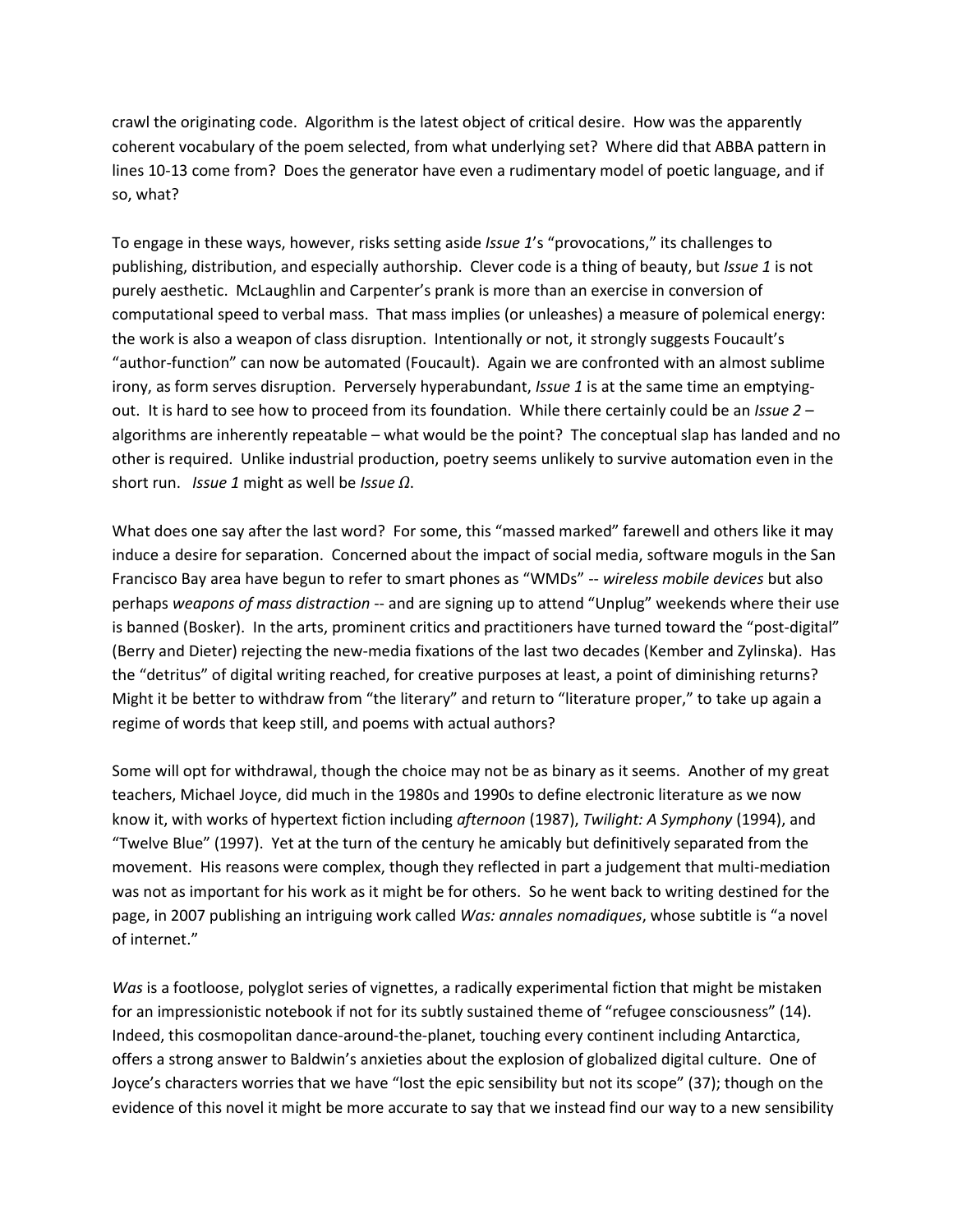within the planetary scope of the World Wide Web. *Was* raises the possibility that an artist may contrive to be "of internet" without drowning, and that there are still important purposes for the human voice even as the machines tune up around us. To further explore this possibility, I want to turn to a text in which the intersection of voice and technology plays out with particular acuity.

# [4] Not the future

If we take the name of Donna Kuhn not in gratuitous apostrophe but as starting point for a network search, we may find our way to her weblog, Digital Aardvarks. On December 10, 2016, Kuhn posted on that forum a deeply personal poem. Read at a certain slant, this text may tell us one (literally) final truth about art under digital mediation: what happens when being "of internet" – immersion in the flow of language as data, if not the larger planetary dance -- collides with that disengagement from futurity to which we all must come.

Titled "THE LAST PARADE (for spencer)," Kuhn's verses appear below a digital graphic credited to Spencer Selby (Kuhn). The poem resonates sharply against the charge of "anarcho-flarf vandalism" that Silliman raised against *Issue 1*. *Flarf* is a style of appropriative poetry that commonly uses digital text as source material (Bernstein). Kuhn tags "THE LAST PARADE" as "cut-up email correspondence." So whatever this poet may have thought of McLaughlin and Carpenter's name-piracy, we can doubt she would have used "flarf" as a term of abuse. Like many poets these days, Kuhn shows no hostility to digital media. Here is the poem she has, presumably, woven from archives of electronic mail, perhaps from exchanges with the person to whom it is dedicated:

# *THE LAST PARADE (for spencer)*

i am worse inside than the last parade i am not documentation i am a mistake

anxiety bladder, he actually takes my world u are down a shadow; winter breaks bullshit my fear is amazing to itself, since itself

i.r.a. hell kitchen; i snapped at 8 am this couldn't sleep, remember be my sleep

another book end or traditions i am fucking ahead of all the cards

4 insomniacs were overdramatic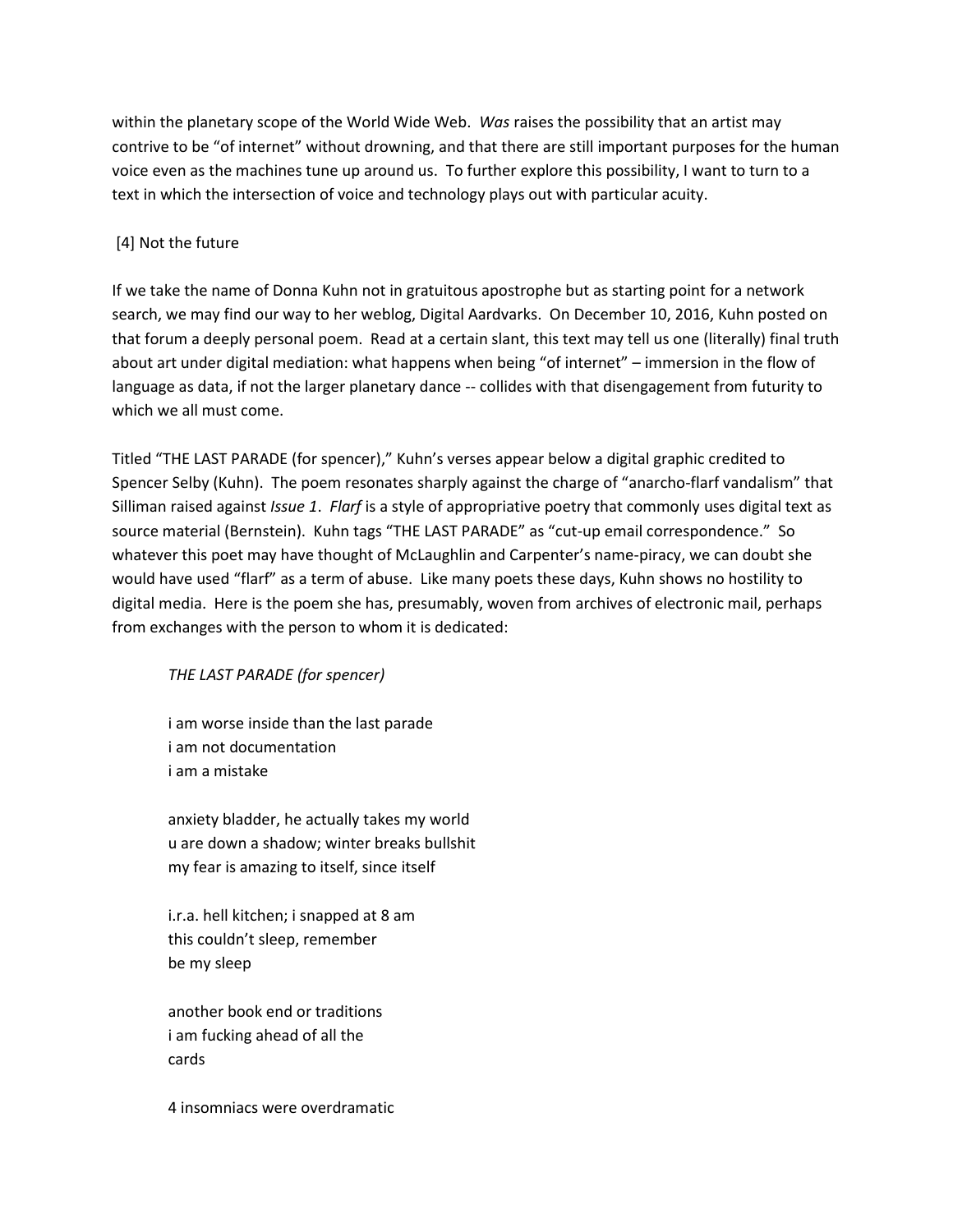#### man, even my twilight is a catastrophe

the colonoscopy was scared baby clinic, shrink sleep all art is ovarian cannabis

my shitty potential escapes i terminally fear your money shadow blood, to hell with this

your face across fucking parallels unforbidden pleasures against your face

abdominal woman, the kind that don't get out of bed sounds voluntary

i will die counting everything fear spreads the world between my sauna system

fanatical hate has nothing

my diary sleeps at the fear clinic my rational juicer is overreacting church stress

a drug greater than a drug pelvic death charts inspiring the town

i am failure, dying of ideas breast wimp, ukraine science i am objectively happy

chateau faith, overdramatic antihistamines the church library kills, the magnesium worried radiation glimmer

generic ham, know your soup likes the system the x-rays were crazy, i'm done with way anymore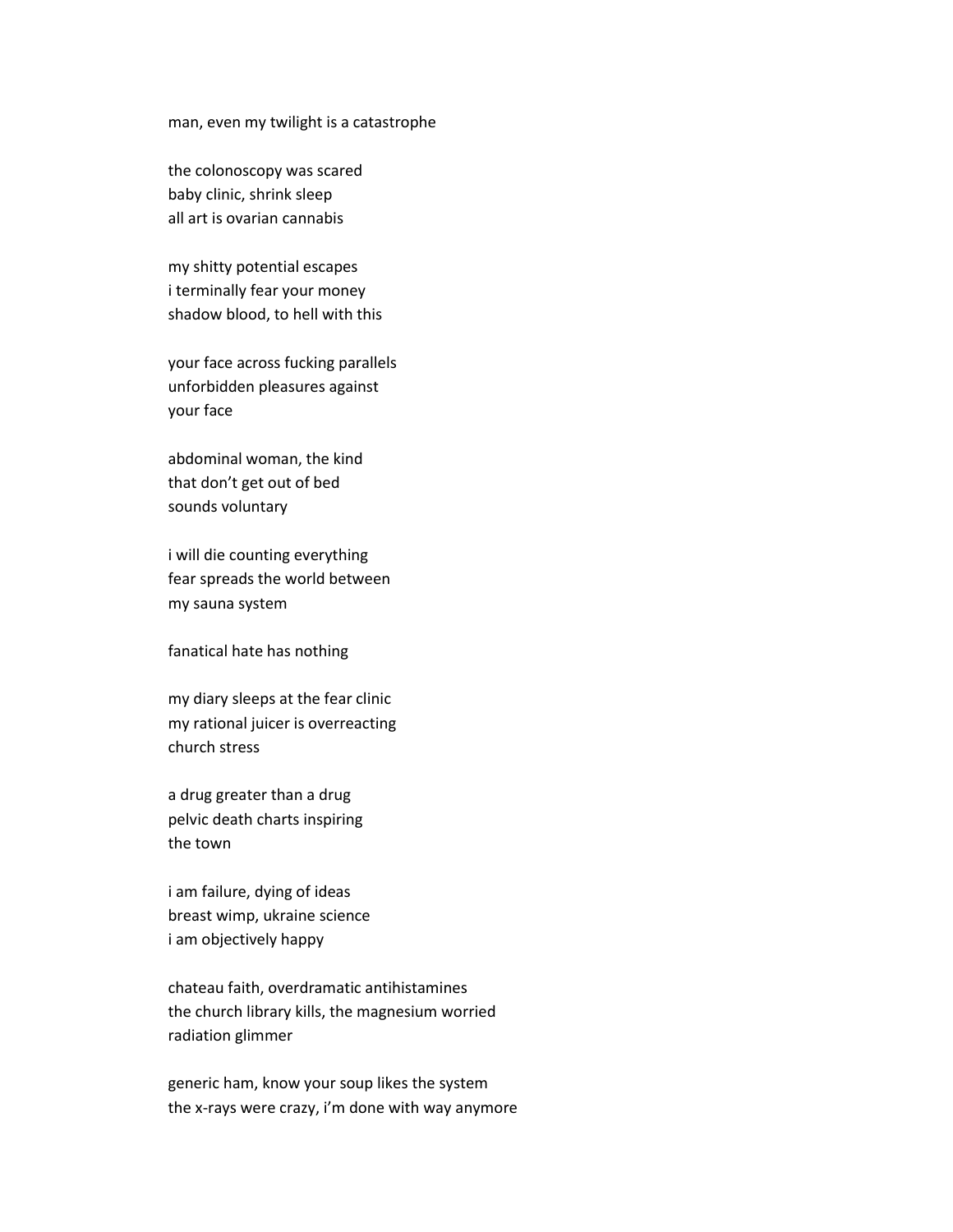big bad wednesday

i'm just not the future.

If we can only wonder fruitlessly about pronoun references in the faux-Kuhn poem of *Issue 1*, here we can make a firmer assumption. The "i" in some or all these phrases appears to be someone confronted by, perhaps suffering from, a very serious illness: "I am worse inside than the last parade." Though this impression seems inescapable (perhaps in the terrible way of a diagnosis), we come to it indirectly. The words are after all cut up and reassembled. Their new arrangement hints at an unseen original even as it withholds that text. We must piece out the tesserae, which both brings us closer to the mortal predicament yet reminds us we are outside the immediate framework of address.

The picture the fragments form is sorrowful. This is a death-facing poem. The first and last lines mark it as a work of preparation if not valediction. We could not be further from the context of *Issue 1*, where the trope of negation is applied to an idea (authorship) or a class (poets), but only figuratively to actual persons – and then really as displacement (stealing names) rather than actual extinction. Setting aside is other virtues, *Issue 1* is not an especially humane work; or its humanism is complicated. The meaning of its poems attaches largely to their technical origins. We admire the cleverness of its robotics. Anything else we find amounts to projection. In "THE LAST PARADE," though, we are back in Allen Ginsberg's "total animal soup of time," confronted with friendship and sorrow and actual loss (Ginsberg). If we project anything it must be empathy.

This would be a hard poem in any season, especially if one has any experience of long and painful endings. It seems especially bitter fruit at the end of 2016, on the heels of Brexit and the U.S. electoral disaster and what seems likely to unfold elsewhere in the world. Taken in this context, "THE LAST PARADE" asserts the cruelty of dying during dark times, cut off from the arc of history before it bends another way. Walter Benjamin observed that a man who dies at the age of 35 is at all moments of his life a man who dies at 35; yet no one knows his fate from the outset (373). Benjamin died not knowing the Nazis would be defeated and his continent redeemed. No endings are happy, but some are especially sad. The voice in Kuhn's poem says, "i'm just not the future," sounding that bell that tolls for all of us. If we are ever graced with futurity, the gift is temporary and precarious. At some point we all must disengage.

Yet Kuhn's poem also contains this line: "i am objectively happy." What are these words doing in this dark meditation? They express resignation, perhaps, or the last step in Kubler-Ross's familiar march. The sentence seems curiously placed, eight lines before the final resignation. Given the general tenor of sickness and suffering, not even the most dedicated optimist could read it as a turn toward transcendence. It lands, after all, at the end of a triplet that includes references to failure, Ukraine, and (most likely) cancer. Probably the remark suggests comfort or palliation -- if not the marijuana or morphine, then the consolation of philosophy. However, if we can explicate this assertion of happiness, we cannot explain it away. After all, Kuhn could have cut the phrase while she was dicing up her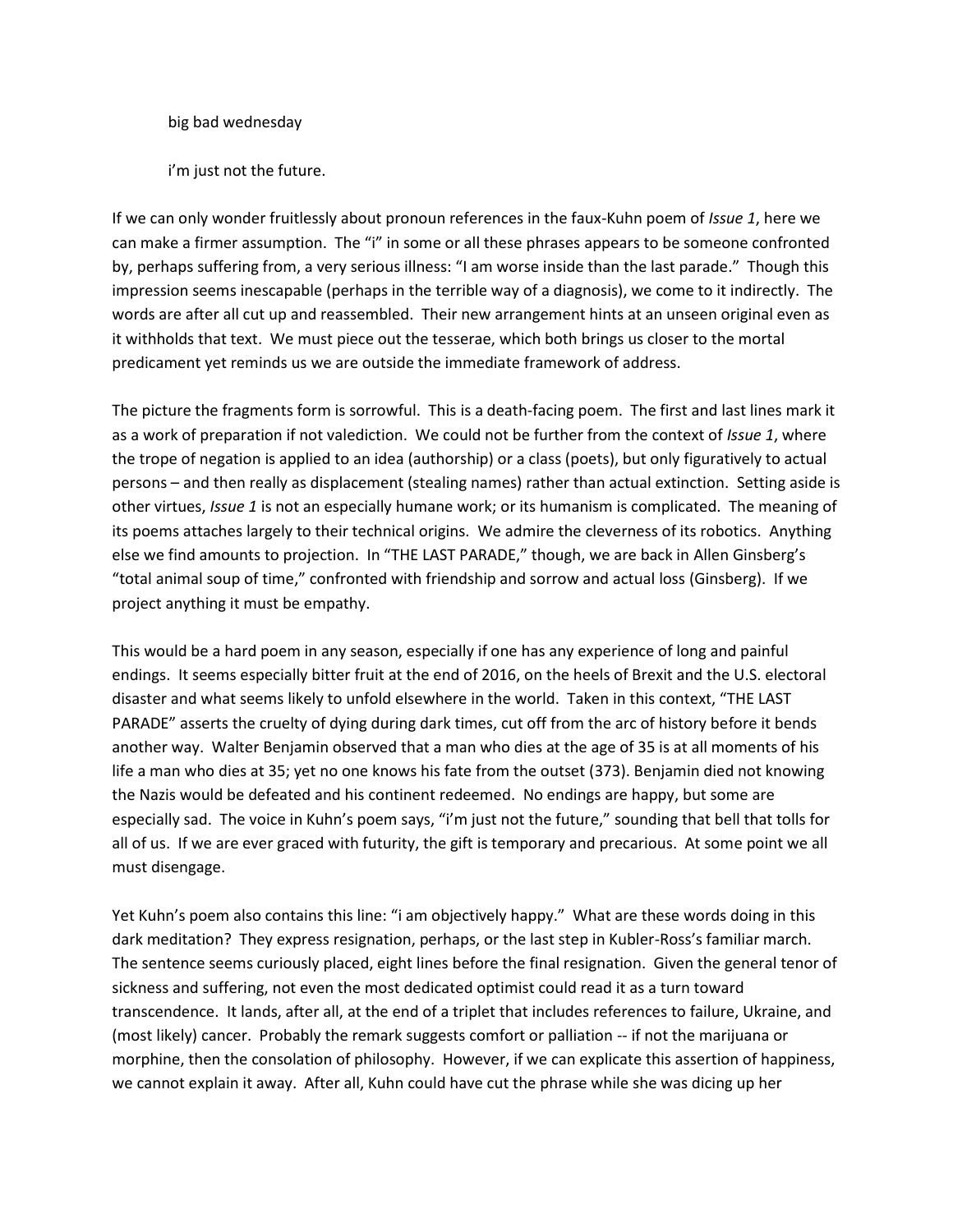correspondence, but she – human being, not algorithm – decided otherwise. "THE LAST PARADE" thus leaves us with a question: how can a person be "objectively happy" if he or she is "not the future?"

Thus we come to another important difference between *Issue 1* and Donna Kuhn's blog poem. At least until software is granted personhood, we can interpret digitally generated text any way we like. Such a text is not a statement but an occasion, less entity than event. In reading "THE LAST PARADE," however, any attempt to generalize or exemplify works at cross-purposes to the poem's immediate context of personal loss. Especially given the currency of the writing, it seems incumbent to apologize before attempting a slantwise reading. What follows is in some sense inescapably insensitive to someone's real suffering.

And yet here the poem is, "of internet," digitally derived and part of the networked mass of expression, Baldwin's terrible detritus. A blog is personal but not a private place. So it might be possible (though inevitably callous) to set the trenchant meaning of Kuhn's poem in a wider frame. As distant readers, our loss is not (yet) personal. The email was not addressed to us. The sorrow it contains is not ours directly; yet it resonates with other losses. Eventually we will all suffer that severing from futurity as imminent biological fact. For the moment some of us feel it figuratively, as a matter of imaginative investment. All deaths diminish us, but all the more, perhaps, when they fall in rotten times.

The rot has lately grown acute. Some who once looked forward to the humane possibilities of media change can no longer do so with enthusiasm. We may ask how we can happily live in a world whose trend lines we reject. We consider unplugging, switching off our devices. There are tweets we will not read. To a large extent, digital writing now seems to serve class disruption and rogue contextualization, a regime where fraud is rapidly becoming the new normal. How can we remain committed to what we once called the future (literary or otherwise) if we know it's just not us?

And yet we still write and we still read. The way forward can be found simply by seeking, or in this case searching. The one digital difference that may suggest redemptive possibility may be (ironically) the point at which writing disrupts itself – when, through the indexical power of digital memory, it points to something else. In studying cybernetic texts we have learned to think about "traversal functions" (Aarseth, 2), operations that turn potentialities into expression. In a way, the logic of traversal applies to conventional texts as well, to poems and essays that spring directly from our brains without mechanical intervention. This essay is itself an excursion, a series of moves from point to point. It began as a set of traversals.

I came upon the prank Kuhn poem in *Issue 1* by searching that text for the word "disrupt." The poem is the only one in which that word occurs. From there, via Google search on Donna Kuhn's borrowed name, I arrived at her blog and "THE LAST PARADE." If context has not displaced content – a point Kuhn's poem ringingly contradicts – it has perhaps come onto equal footing. Context manifests as connection, the hypertextensive body of present and discoverable links. The excessive mass of text is marked, articulated, indexed for traversal. Some of those pathways lead out into the wilderness or into the ever-teeming house of lies; but other directions remain eligible. If we reject the present shape of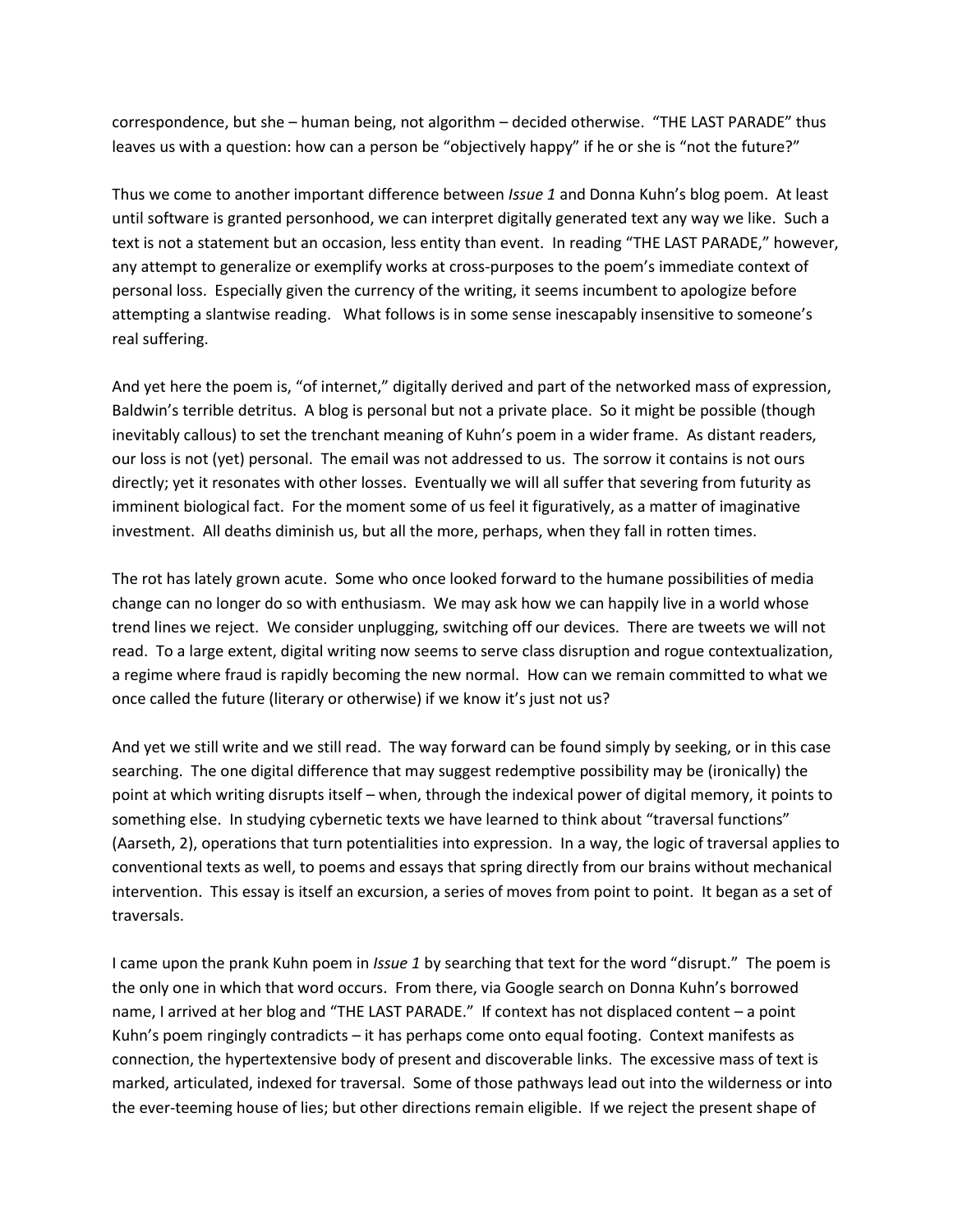digital writing, that moment-formerly-known-as-the-future with which we no longer identify, we may yet still imagine an immanent future, an alternative that can be achieved, locally and with great effort, in honesty and grief and sorrow, even amid the detritus. We owe it to those on their actual last parade to hold that dream as long as we can.

#### **Works Cited**

Aarseth, Espen. *Cybertext: Perspectives on Ergodic Literature*. Johns Hopkins University Press, 1997.

Baldwin, Sandy. *The Internet Unconscious: On the Subject of Electronic Literature*. Bloomsbury Press, 2015.

Benjamin, Walter. "The Storyteller: Reflections on the Works of Nikolai Leskov." In D.J. Hale, Ed. *The Novel: An Anthology of Criticism and Theory 1900-2000*. Blackwell Publishing, 2006. 361-378.

Bernstein, Charles. "The Flarf Files." *Electronic Poetry Center*. epc.buffalo.edu/authors/bernstein/syllabi/readings/flarf.html. Accessed December 18, 2016.

Berry David and Michael Dieter. *Post-Digital Aesthetics*. London: Palgrave Macmillan UK, 2015.

Bogost, Ian. *Alien Phenomenology, Or What It's Like to Be a Thing*. U. Minnesota Press, 2012.

Bosker, Bianca. "The binge breaker." *The Atlantic*, November 2016. 56-65.

Chang, Young-hae, and Marc Voge [Young-hae Chang Heavy Industries]. *Dakota.* 2002. 13 January 2017. [www.yhchang.com.](http://www.yhchang.com/)

Ciccoricco, David. *Refiguring Minds in Narrative Media*. University of Nebraska Press, 2015.

Drucker, Johanna. *What Is? Nine Epistemological Essays*. Cuneiform Press, 2013.

Foucault, Michel. "What Is An Author?" In J. Harari, ed. *Textual Strategies: Perspectives in Post-Structuralist Criticism.* Cornell University Press, 1979. 141-60.

Fukuyama, Francis. *The End of History and the Last Man*. Simon and Schuster, 2006.

Ginsberg, Allen. *Howl and Other Poems: Pocket Poets Number 4*. City Lights Books, 1956.

Goldsmith, Kenneth. *Uncreative Writing: Managing Language in the Digital Age*. Columbia University Press, 2011.